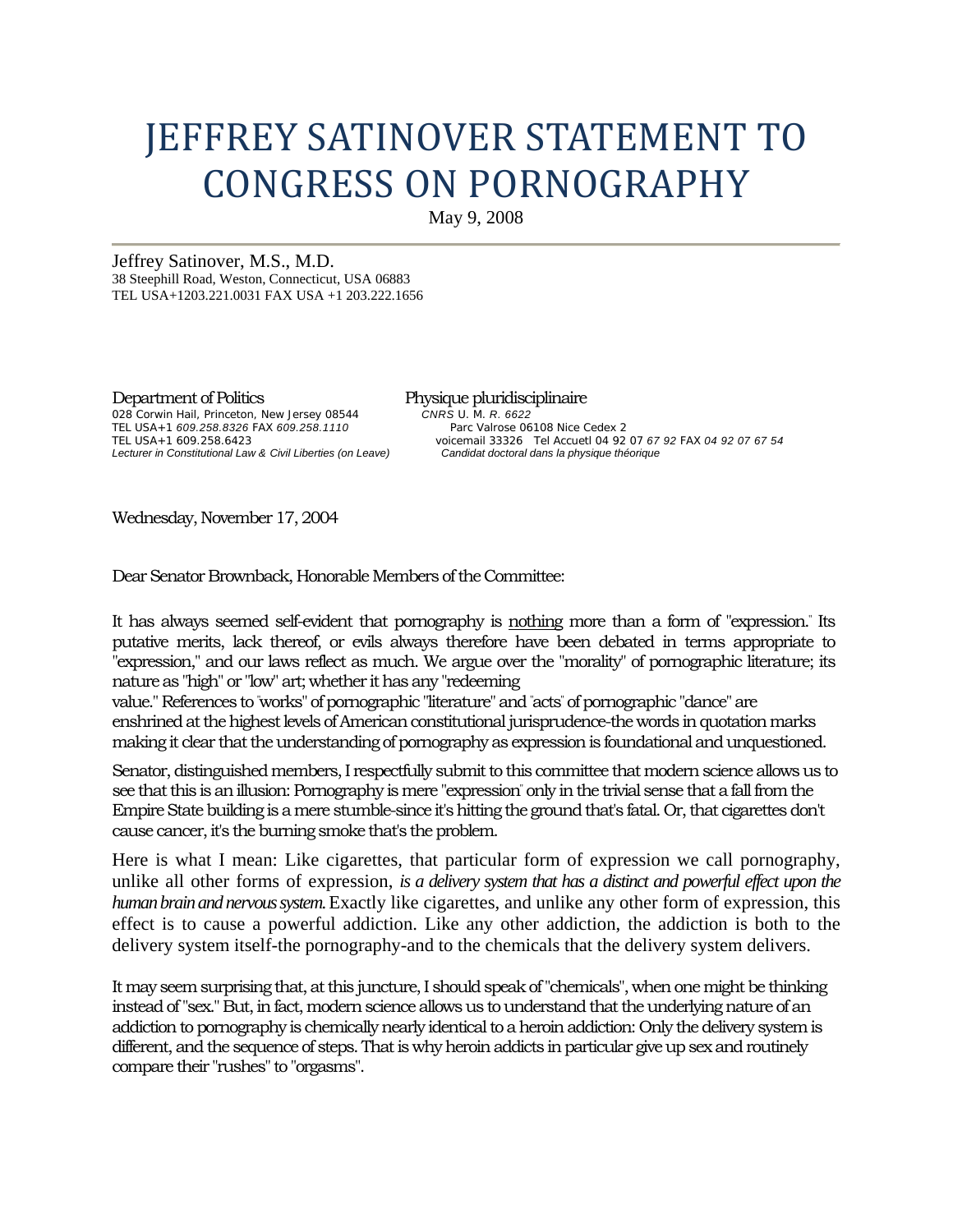The chemistry involved is as follows: Upon viewing or reading the "expression", the pornography addict experiences an irresistible impulse to self-stimulation. Not so upon reading Melville, or Batman or *The Washington Post.* For the addict, this impulse has become more intense from pornography than from people he loves or who love him, and also requires ever more extreme forms of pornographic expression to achieve the same level of pleasure. Upon achieving climax, the brain releases opioids-chemicals that are the naturally occurring analogs to synthetic opiates such as morphine or heroin.

It is to ever higher levels of these opioids that the pornography addict has become addicted in tandem with the delivery system that ensures their release. Indeed, he-and today, with the internet, in ever increasing numbers, she-has become part of that delivery system-along with the pornographic "expression" itself. The pornography addict soon forgets about everything and everyone else in favor of an ever more elusive sexual jolt. He will eventually be able to find it only among other "junkies" like himself, and he will place at risk his career, his friends, his family. He will indulge his habit anywhere and everywhere, at any time. No one, no matter how highly placed, is immune. And like all other addicts, the pornography addict will lie to cover it up, heedless of risk or cost to himself or to others.

In the year 2000, **ABC-NEWS.com** cooperated with the journal CyberPsychology & Behavior in a survey of 17,251 individuals. They found that 6% of those surveyed met formal criteria for a full-fledged internet pornography addiction. Another survey found that 41% of corporations had disciplined or terminated employees within the previous year because of severe problems with internet pornography. The next largest problem was chat rooms at 12%-and many of these involved sexual chat. All other internet problems were much less consequential, and at lower percentages, even gambling. These studies are but the mere tip of an ever growing iceberg.

Senators, honorable members, it was once possible with sincerity and rigor to maintain that pornographic expression had to be considered on the same abstract and elevated plane as any other form of expression, and that to do otherwise would gravely harm the foundation of our freedoms. It is no longer possible to do so without turning a blind eye to the plain evidence of neurophysiology and epidemiology. Like all forms of expression (and a great many other things) it is even more broadly speaking a kind of "stimulus". And it is as a stimulus of a most distinct sort that its operational effects can be best understood. These effects are "tuned" as it were, to the deepest and oldest biological impulses of human beings as physical organisms driven to survive via the reproductive act. Hence, the most intense pleasurable reinforcement is associated with sexual stimulation. Certain kinds of synthetic stimulation, properly designed and rapidly delivered can act just as effectively as physical stimuli upon the chemical-releasing centers in the brain (and elsewhere in the body); as effectively and immediately as though one had inserted an electrical probe into the brain, or a needle into the arm.

With advent of the computer, the delivery system for this addictive stimulus has become nearly resistance-free. It is as though we have devised a form of heroin 100 times more powerful than before, usable in the privacy of one's own home and injected directly to the brain through the eyes. It's now available in unlimited supply via a self-replicating distribution network, glorified as art and protected by the Constitution.

I will be glad to provide you and your colleagues with additional information and documentation.

Sincerely,

Griffwy Jeffrey Satinover, M.S., M.D. JBS:sc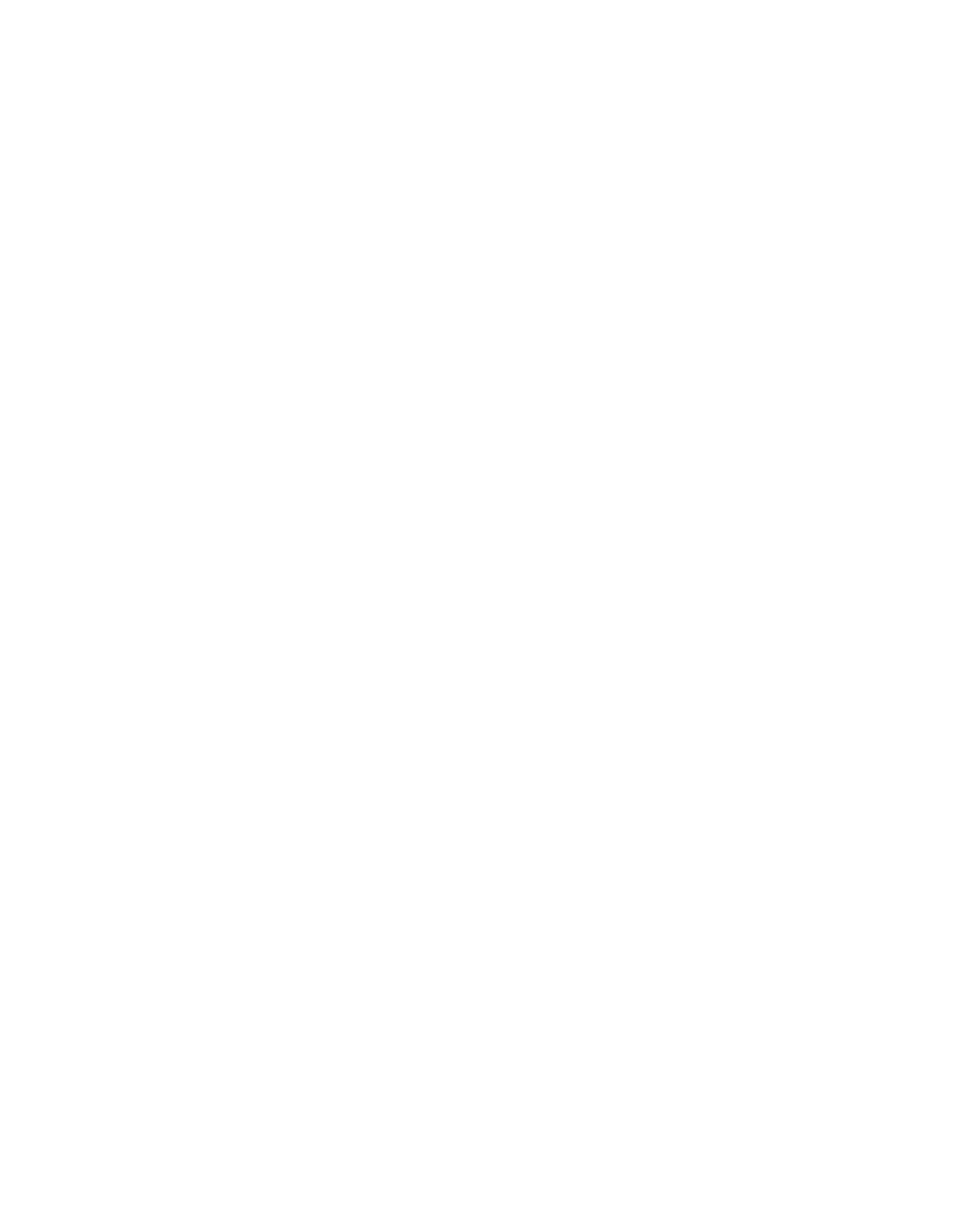## Additional Comments and Supporting Materials

From *Science,* 2001: [S]cientists have traditionally confined their use of the term to substances--namely alcohol and other drugs-that clearly foster physical dependence in the user. That's changing, however. New knowledge about the brain's reward system, much gained by super refined brain scan technology, suggests that as far as the brain is concerned, a reward's a reward, regardless of whether it comes from a chemical or an experience. And where there's a reward, there's the risk of the vulnerable brain getting trapped in a compulsion. "Over the past 6 months, more and more people have been thinking that, contrary to earlier views, there is commonality between substance addictions and other compulsons," says Alan Leshner, head of the National Institute on Drug Abuse (NIDA) and incoming executive officer of the American Association for the Advancement of Science, publisher of *Science. ...* [says] Howard Shaffer, who heads the Division on Addictions at Harvard. "...a lot of addiction is the result of experience ... repetitive, high emotion, high frequency experience. But it's become clear that neuroadaptation- that is, changes in neural circuitry that help perpetuate the behavior-occurs even in the absence of drug-taking." "Addiction occurs when a habit hijacks brain circuits that evolved to reward survival-enhancing behavior such as eating and sex," according to this article in *Science 294, 980-982.* "It stands to reason if you can derange these circuits with pharmacology, you can do it with natural rewards too," observes Stanford University psychologist Brian Knutson. Thus, drugs are no longer at the heart of the matter. "What is coming up fast as being the central core issue ... is continued engagement in self-destructive behavior despite adverse consequences," says Steven Grant of NIDA.

As reported in the British medical journal *Lancet* (Vol 364 July 31, 2004) Jenizbek Nazarilez, M.D., has had remarkable success -nearly 90% - in reversing severe opiate, cocaine and alcohol addictions in Central Asia by using an extraordinarily aggressive form of coma-inducing treatment based on the assumption that

"...addiction has inhibited the production of endorphins." UN Secretary-General Kofi Annan, California Governor, Arnold Schwarzenegger, and the Dalai Lama have all pledged their support. Over 17,000 individuals have undergone treatment so far. The evidence is not only of critical importance with respect to drug treatment proper, but provides indirect evidence that the common neurochemical denominator of all addictions is opioid, placing the sexual addictions squarely at the center of interest and concern.

"...the impact of the opioid system for psychiatric disorders ... especially with regard to affective disorders and addiction...work in this area continued successfully". (See Falk Kiefer, Mirko Horntrich , Holger Jahn and Klaus Wiedemann, Is withdrawal-induced anxiety in alcoholism based on b-endorphin deficiency? *Psychopharmacology* (2002) 162:433-437). The intensity of alcohol withdrawal is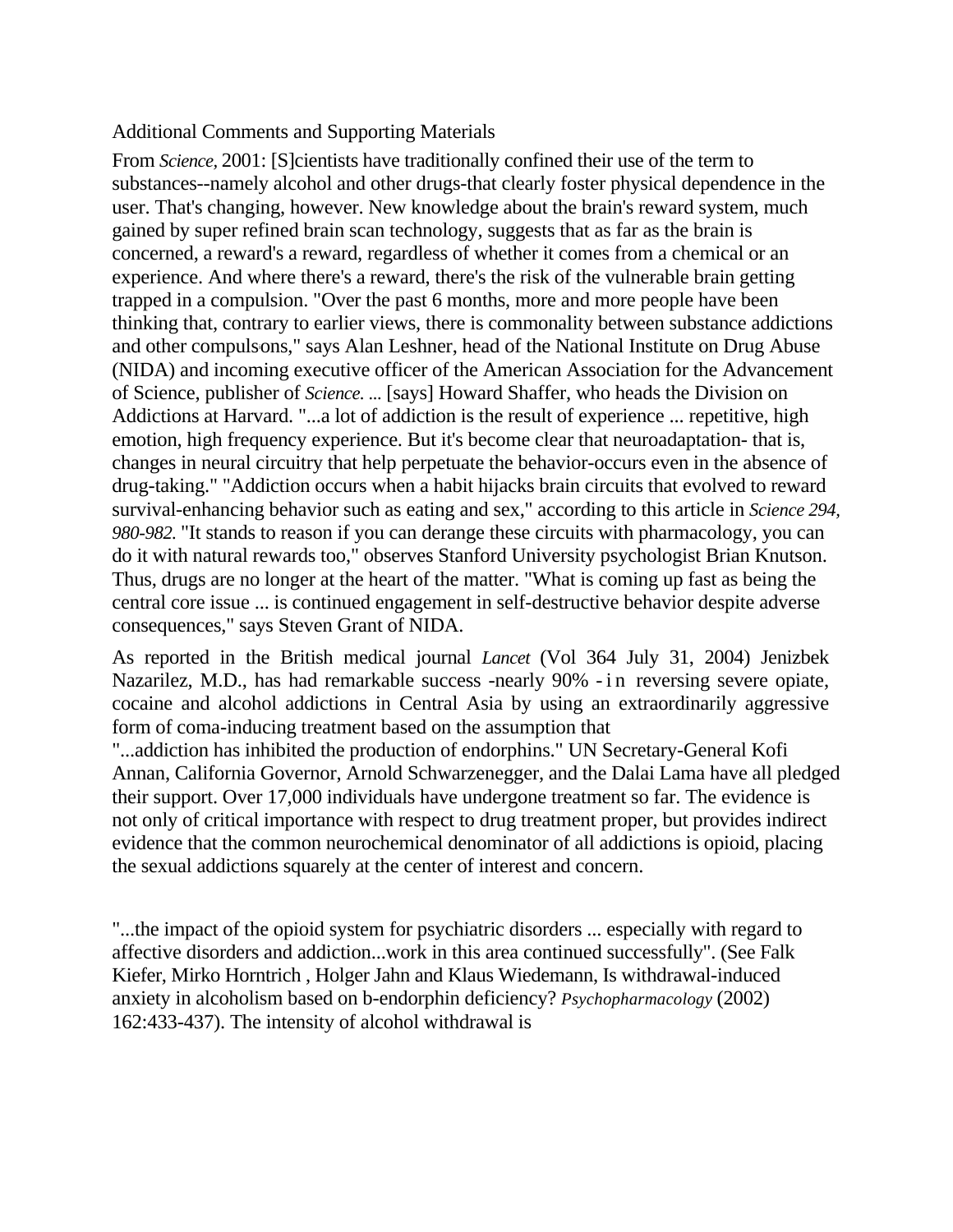related to extent of endorphin depletion. To the extent that sex- and pornography addicts become endorphin-depleted; and that addictions tend to be multiple (alcohol, drug, sex and pornographic addictions are frequently found in combination; sex and alcohol binges come in tandem), the intensity of alcohol withdrawal and associated cravings may be expected to be increased by the pornography addiction and vice versa. Multiple addictions are neurophysiologically entangled and mutually reinforcing as they share a common chemical pathway. -

The ready availability of internet pornography has made the progression from choice to habit to compulsion to overt addiction with destructive real-world consequences stark and inarguable. Furthermore, earlier delivery systems for pornography involved sufficient "friction" - effort; time between initiation of action and imprinting of the imagery in the nervous system; capacity to swiftly enough tune the imagery to the specific sensitivities of the recipient-that the barriers were on a statistical basis too high for most women. On a statistical basis, addiction to pornography was therefore overwhelmingly found among men and boys. With the advent of internet pornography, however, this friction has been drastically lowered. As a result, there has been an almost immediate and dramatic increase in the number of women who have been tracked as following the same sequence from choice to habit to overt addiction, including women with no prior involvement in sadomasochism who became addicted to it through internet pornography that eventually led to overt extra-marital engagements. "Some respondents described a rapid progression of a previously existing compulsive sexual behavior problem whereas others had no history of sexual addiction but became rapidly involved in an escalating pattern of compulsive cybersex use...Adverse consequences included...harm done to their marriage...exposure of children to online pornography or masturbation, career loss,...legal consequences." (Jennifer Schneider, A Qualitative Study of Cybersex Participants: Gender Differences, Recovery Issues and Implications for Therapists. *Sexual Addiction and Compulsivity 7:249- 278* (2000)

So well understood is the relation of the endorphin system to pleasure, that a device to directly stimulate release is being tested by the Russians and by University of Texas, Southwestern Medical School: Devices for Noninvasive Transcranial Electrostimulation of the Brain Endorphinergic System: Application for Improvement of Human Psycho-Physiological Status, Valery P. Lebedev, A.V. Malygin, A.V. Kovalevski, S.V. Rychkova, V.N. Sisoev, S.P. Kropotov, E.M. Krupitski, L.I. Gerasimova, D.V. Glukhov, and G.P. Kozlowski. *Artificial* Organs, 26(3):248-251 (2002) Blackwell Publishing, Inc.

The brain effect of pornographic imagery versus non-pornographic imagery is instant and immediately identifiable and differentiable between men and women. "SEEN IT!" - EFFECTS OF STIMULUS SEQUENCE ON EMOTIONAL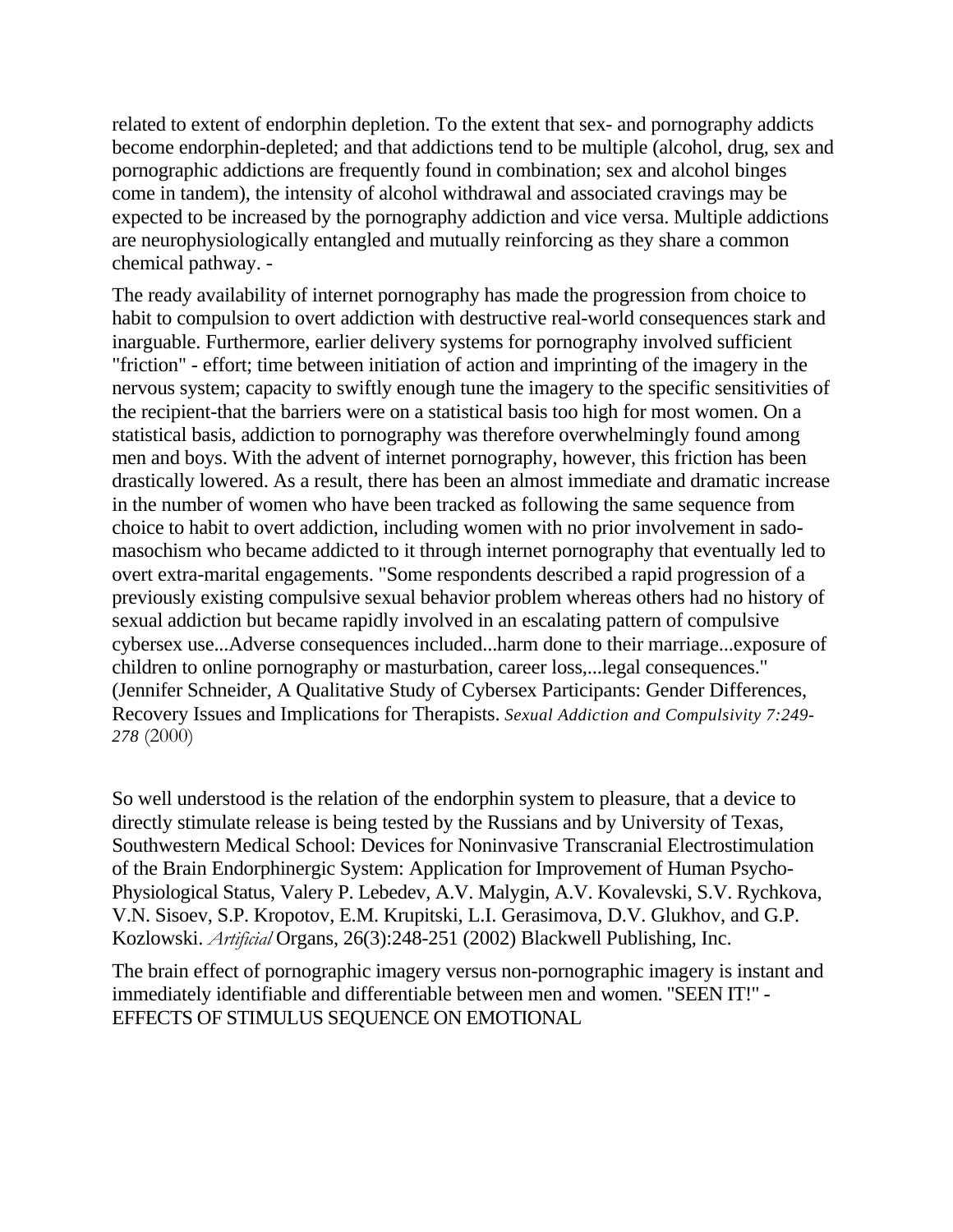PICTURE PERCEPTION, Tobias Flaisch, Markus Junghoefer, University of Konstanz; Margaret M. Bradley, University of Florida; Harald Schupp, University of Konstanz; and Peter J. Lang, University of Florida. Poster Presentation on fMRI imaging of differential brain effects of rapid pornographic images in males and females. Society for Psychophysiological Research 44th Annual Meeting, October 20-24, 2004, La Fonda Hotel, Santa Fe, New Mexico, Poster Session I, Main Floor Sweeney Convention Center, Thursday, October 21, 8:00 p.m.-10:00 p.m.; also *Human Brain Mapping* 16:1-13(2002) using Quantitative EEG and Nature *Neuroscience* 7:4,411-416 (March, 2004) using fMRI.

fMRI Imaging shows that in addictive states, even craving is associated with distinct brain states in the addict (Am J Psychiatry 158:7, July 2001; Am J Psychiatry 2001; 158:86-95), in that part of the brain called the amygdala. Recall that the craving state is associated with endorphin depletion, and endorphins are the chemical pre-eminently associated with orgasm. Other studies show similar changes associated with both alcohol and other addictive cravings as well, unsurprisingly.( Effect of experimenter-delivered and self-administered cocaine on extracellular b-endorphin levels in the nucleus accumbens, I. Roth-Deri, A. Zangen, M. Aleli, R. G. Goelman, G. Pelled, R. Nakash, I. Gispan-Herman, T. Green, Y. Shaham and G. Yadid, *Journal of Neurochemistry,* 2003, 84, 930-938) A review of the new approaches to addiction shows that regardless of the *cause,* changes in brain structure are inevitable (AR Lingford-Hughes, SJC Davies, S McIver, TM Williams, MRC Daglish and DJ Nutt, Psychopharmacology Unit, School of Medical Sciences, University of Bristol, Bristol, UK British Medical Bulletin 2003; 65: 209-222):

Alcohol and psycho-active substance misuse has far-reaching social, psychological and physical consequences. Advances in neuroimaging technology have allowed neurobiological theories of addiction to become better characterized. We describe the neurobiology of dependence, withdrawal, abstinence and craving states in alcohol, stimulant and opiate misuse. Structural neuroimaging techniques such as CT and MRI with new analytical approaches such as voxel based morphometry have shown wide-spread changes in stimulant and opiate abuse and atrophy, particularly in the frontal lobes, in alcoholism. Functional neuroimaging techniques such as PET, SPELT and fMRI reveal altered regional cerebral activity by all drugs of abuse. The neurochemistry of addiction, particularly involving dopamine, serotonin, opiate and GABA, has been studied with PET and SPELT and similarities between all drugs of abuse have been found such as reduced dopaminergic markers. The evidence derived from these advances in neuroimaging is likely to herald the emergence of new biological treatments in this important field.

A review of neuroimaging studies of how the brain changes as a consequence of addictive changes may be found at Nat *Neurosci.* 2004 Mar;7(3):211-4. Epub 2004 Feb 24.

Injection of cocaine alters endorphin levels (which leads to the feedback that eventually causes its depletion as in all addiction). This can be seen immediately on fMRI (Effect of experimenter-delivered and self-administered cocaine on extracellular b-endorphin levels in the nucleus accumbens, I. Roth-Deri, A. Zangen,